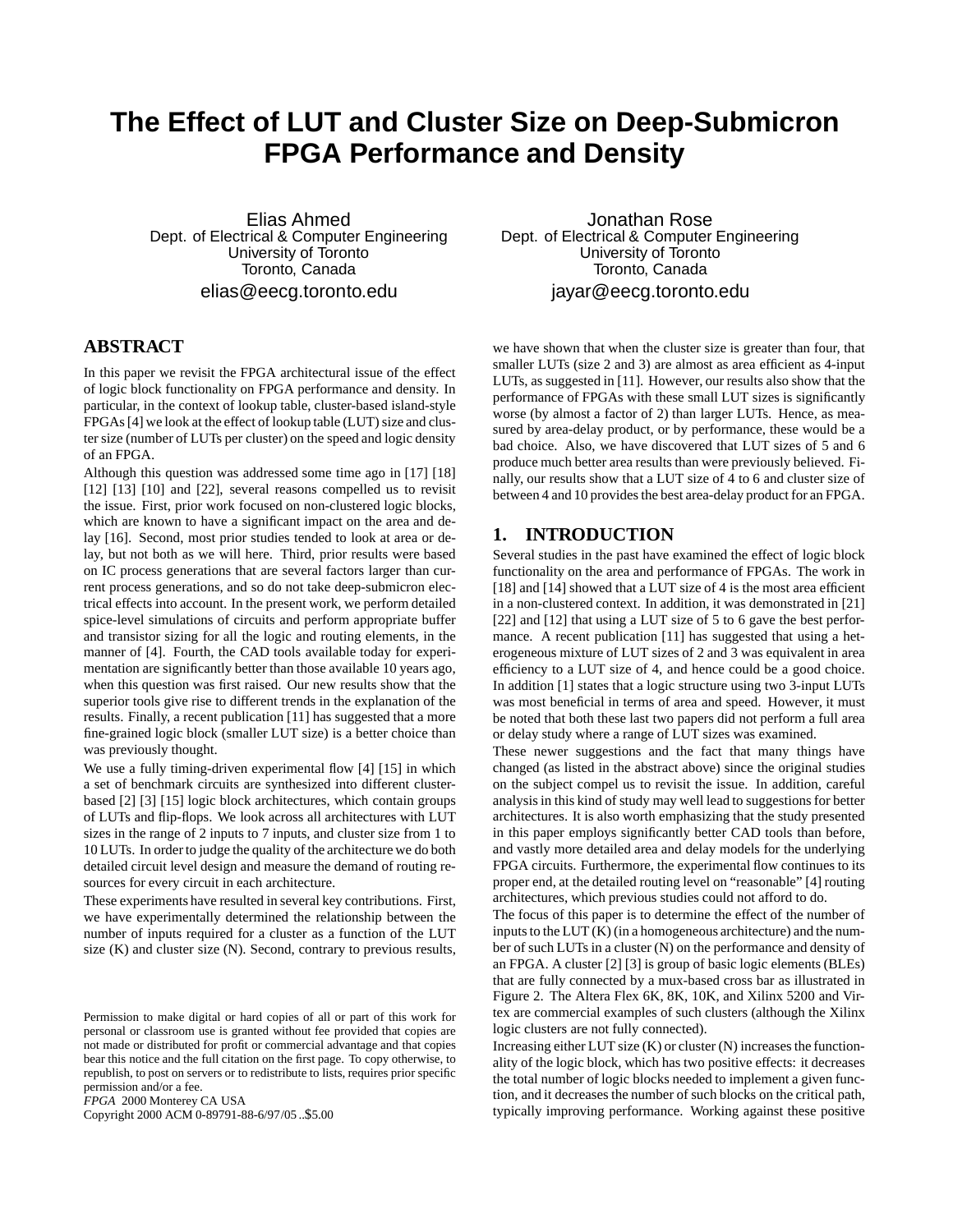effects is that the size of the logic block increases with both K and N. The size of the LUT is exponential in K [18] and the size of the cluster is quadratic in N [2]. Furthermore, the area devoted to routing outside the block will change as a function of K and N, and this effect (since routing area typically is a large percentage of total area) has a strong effect on the results. The choice of the logic block granularity which produces the best area-delay product lies in between these two extremes. In exploring these trade-offs we seek to answer the following questions:

- For a cluster-based logic block with N LUTs of size K and I inputs to the cluster, what should the value of I be so that 98 % of the LUTs in the cluster can be fully utilized? (Certainly setting  $I=K\times N$  will do this, but a value less than this, which is cheaper, may also suffice).
- What is the effect of K and N on FPGA area?
- What is the effect of K and N on FPGA delay?
- Which values of K and N give the best area-delay product?

More crucially, we would like to clearly explain the results and thus perhaps leading to better architectures.

This paper is outlined as follows: Section 2 describes the global architecture of the FPGA we employ, as well as the internal structure of the clustered logic blocks used throughout this paper. Section 3 details the experimental CAD flow and steps that were performed to produce the results. Section 4 describes the logic and routing architectures, and some details of the area and delay modeling. Section 5 presents the key results from these experiments. Finally, we conclude in Section 6.

# **2. GLOBAL ARCHITECTURE AND IN-TERNAL STRUCTURE OF CLUSTERS**

The basic FPGA architecture we employ is an "island-style" structure where an array of logic blocks are surrounded by routing channels as shown in Figure 1. The I/O pads are evenly distributed around the perimeter of the FPGA.



Figure 1: Island-Style FPGA [4]

The structure of the cluster-based logic block used in our experiments is illustrated in Figure 2b. Each cluster contains N basic logic elements (BLEs) fed by I cluster inputs. The BLE, illustrated in Figure 2a, consists of a K-input lookup table (LUT) and register, which feed a two-input mux that determines whether the registered or unregistered LUT output drives the BLE output.

For clusters containing more than one BLE, we assume a "fully connected" [2] approach; this means that all I cluster inputs and N outputs can be programmably connected to each of the K inputs on every LUT. These are implemented using the multiplexers shown in the Figure, which are not necessary for clusters of size  $N=1$ .



Figure 2: Structure of (a) Basic Logic Element (BLE) and (b) Logic Cluster [4]

# **3. EXPERIMENTAL METHODOLOGY**

The best-known and most believable method of determining the answers to the questions posed in the introduction is to experimentally synthesize real circuits using a CAD flow into the different FPGA architectures of interest, and then measure the resulting area and delay [5] [4] [12]. Figure 3 illustrates the CAD flow that we employ. First, each circuit passes through technology-independent logic optimization using the SIS program [20]. It is worth noting that, from this point on, the entire CAD flow is fully timingdriven. Technology mapping (which converts the logic expressions into at netlist of K-input LUTs), was performed using the FlowMap and FlowPack tools [8]. Then, all the registers and LUTs were packed into logic clusters using the timing driven packing algorithm (T-VPACK) [16]. This was followed by timing-driven placement using a timing-enhanced version [16] of VPR [4]. Then full pathbased and timing-driven routing is performed using VPR [4].

In our approach to modeling the area of an FPGA required by any given circuit, we determine the minimum number of tracks needed to successfully route each circuit, W*min*. Clearly this isn't possible in real FPGAs, but we believe this is meaningful as part of a logic density metric for an architecture. The area model which makes use of this minimum track count is described more fully in Section 4. In order to determine the minimum number of tracks per channel to route each circuit we continuously route each circuit, removing tracks from the architecture until it fails to route. We call the situation where the FPGA has the minimum number of tracks needed to route a given circuit a "high stress" routing since the circuit is barely routable. We believe that measuring the performance of a circuit under these high-stress conditions is unreasonable and atypical, because FPGA designers don't like working just on the edge of routability. They will typically change something to avoid it, such as using a larger device, or removing part of the circuit.

For this reason, we add 30% more tracks to the minimum track count and then perform final "low stress" routing and use that to measure the critical path delay.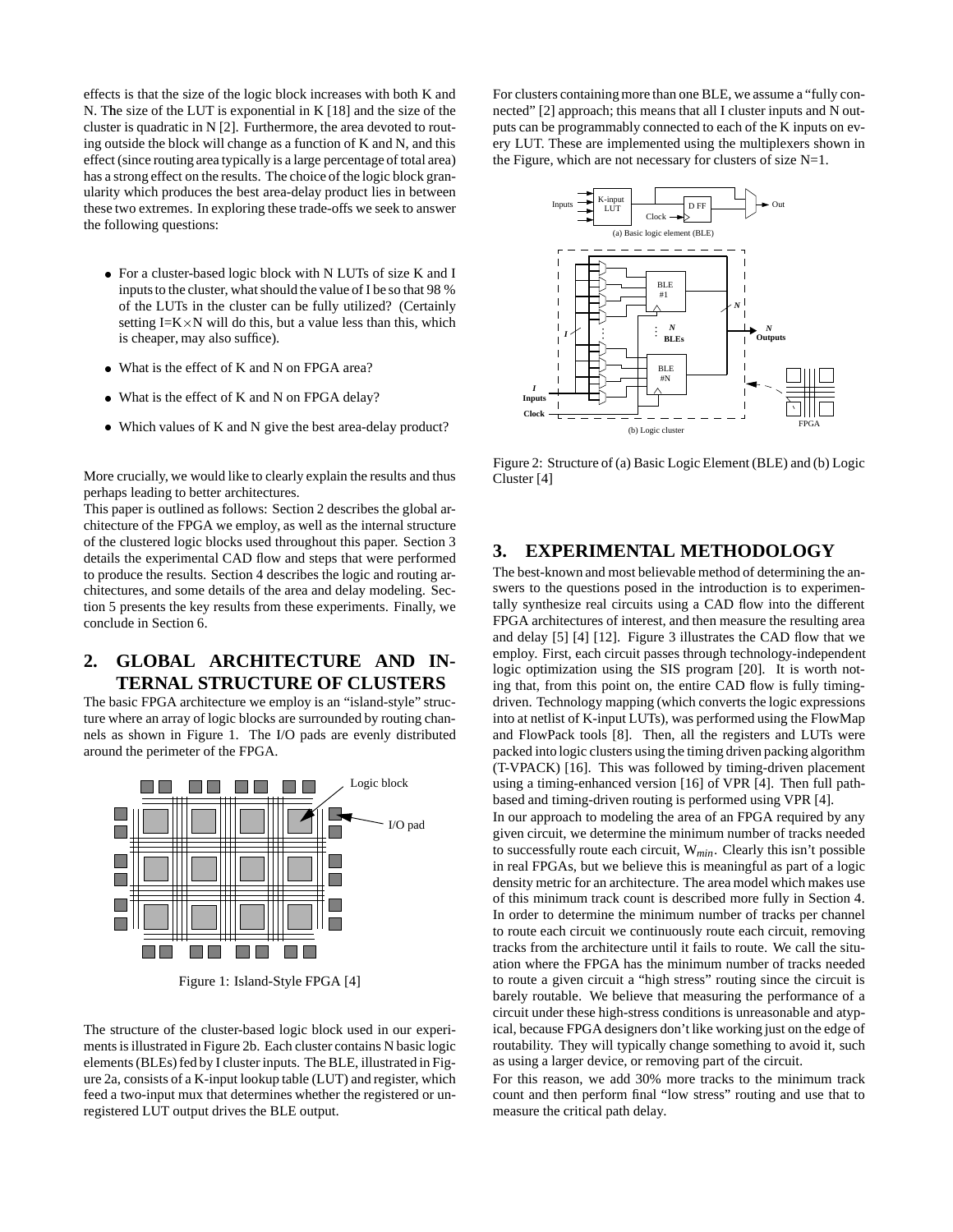From the output of the router, and using the area and delay models described in the next section, we can compare different architectures.



Figure 3: Architecture Evaluation Flow

## **4. FPGA ARCHITECTURE MODELING**

In this section we give a brief description of the area and delay modeling developed by Betz [4]. The level of detail present in these models goes far beyond any modeling previously used in this kind of experimental analysis. All device parameters and circuits are modeled using SPICE simulations of a 0.35  $\mu$ m CMOS process. We make the following assumptions about the basic island-style architecture:

- The number of routing tracks in each channel between logic blocks is uniform throughout the FPGA.
- All metal routing wires are placed on metal layer 3 with minimum width and spacing.
- Each circuit is mapped into the smallest square (MxM) grid possible given the number of logic clusters it requires.

However, it is important to note that the area metric we count is not the total area required by the square M x M block on the FPGA. Rather, we use the exact number of clusters required to implement the circuit. For example, a circuit which requires 800 logic blocks will be routed in 29 x 29 FPGA grid which results in 841 blocks. We use the area of the logic and routing surrounding 800 clusters as opposed to 841.

# **4.1 Area Model**

Betz' area modeling procedure [4] was to create the detailed, transistor-level circuit design of all of the logic and routing circuitry in the FPGA. This includes circuits for the LUTs, flip-flops, intracluster muxes, inter-cluster routing muxes and switches and all of the associated programming bits. His basic assumption wasthat the total area of the FPGA was active-area limited, which tends to be true when there are many layers of metal. Two commercial PLD vendors have confirmed this assumption.

The design process includes proper sizing of all of the gates and buffers, including the pass-transistors in the routing. Betz uses the number of "minimum-width transistor areas" as his area metric. The definition of a minimum-width transistor area is the smallest possible layout area of a transistor that can be processed for a specific technology plus the minimum spacing surrounding the transistor as shown in Figure 4. The spacing is dictated by the design rules for that particular technology. Any transistors in the circuit design that are sized larger than minimum are counted as a greater number of minimum-width transistors, taking into account the fact that a double size transistor takes less than twice the layout area. One advantage of this metric is that it is a somewhat process-independent estimate of the FPGA area.



Figure 4: Definition of a Minimum-Width Transistor Area [4]

## **4.2 Logic Circuit Design and Delay Model**

The circuit design process described above is also necessary to determine accurate delay measurements of the final placed and routed circuit. In deep-submicron IC design processes, the effect of wire resistance and capacitance becomesmore prevalent. We account for these effects in this delay modeling. Figure 5 shows the detailed logic block circuit. The timing values given are based on SPICE simulations of a  $0.35 \mu m$ ,  $3.3 \text{ V}$  CMOS process. The paths have been simulated with their actual loads in place and the input driven by what would actually be driving it in a real FPGA.

As the cluster size increases, the buffers shown in Figure 5 must be sized larger because of larger loading from the internal muxes, which results in an increase in the basic BLE delay. This is shown in Table 1 which gives the logic delays as the cluster size increases for the pathsindicated in Figure 5 for a BLE based on a 4-inputLUT. Similarly, the design of the larger LUTs must be done carefully, with proper buffer sizing and, in some cases, insertion of buffers within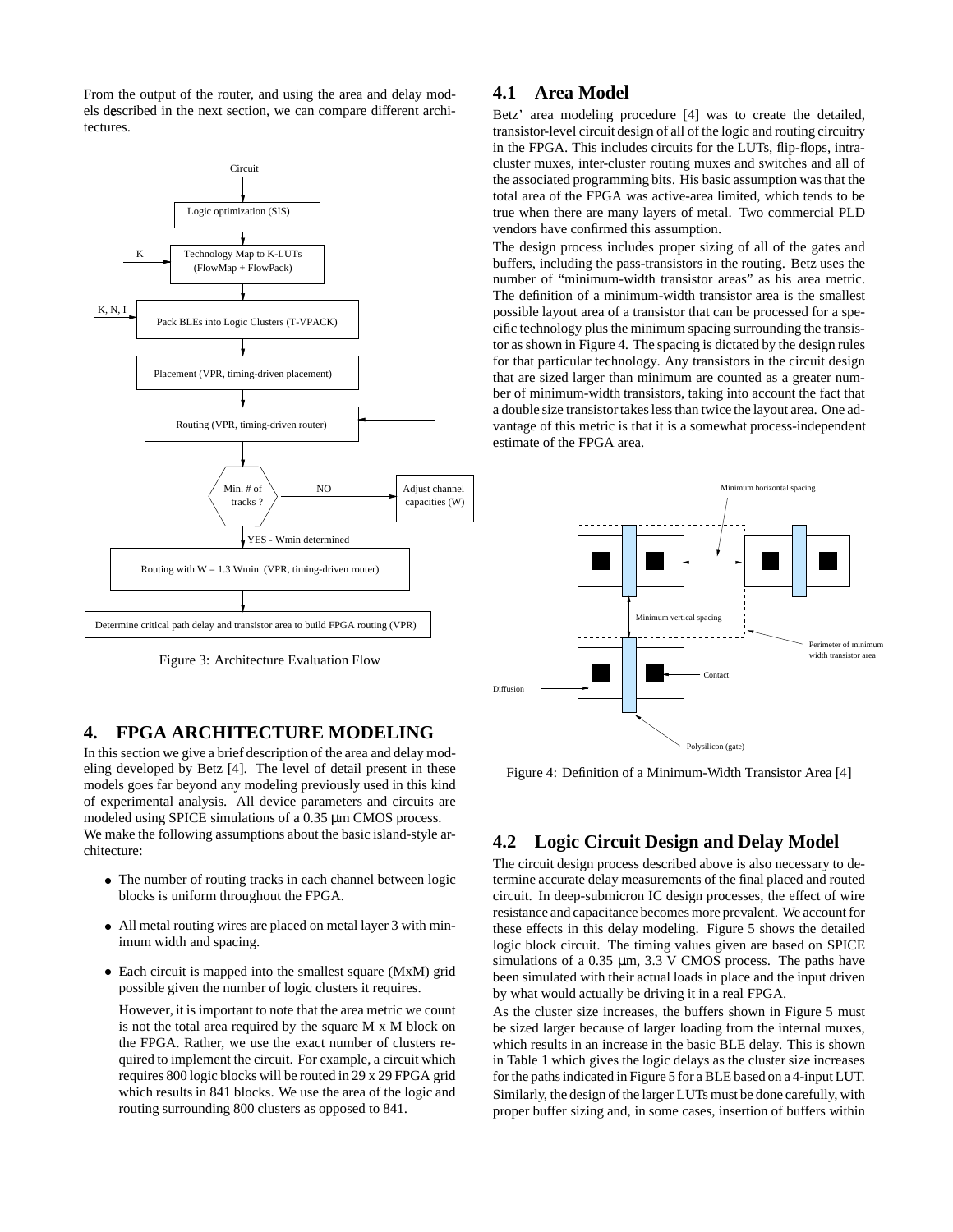

Figure 5: Structure and Speed Paths of a Logic Cluster [4]

Table 1: Logic Cluster Delays for 4-input LUT Using 0.35 µm CMOS process

| Cluster Size (N)           | to B<br>A<br>ps | B to C and D to C<br>(ps) | C<br>to D<br>ps | B to D<br>(ps. |
|----------------------------|-----------------|---------------------------|-----------------|----------------|
| No<br>local routing muxes) | 760             | 140                       | 438             | 578            |
|                            | 760             | 649                       | 438             | 1087           |
|                            | 760             | 761                       | 438             | 1199           |
|                            | 760             | 849                       | 438             | 1287           |
|                            | 760             | 892                       | 438             | 1330           |
| 10                         | 760             | 912                       | 438             | 1350           |

the tree of pass-transistors. Table 2 presents the LUT delay as a function of the LUT size.

Table 2: LUT Delays Using 0.35 µm CMOS process

| LUT Size (K) | $C$ to $D$ (ps) |  |
|--------------|-----------------|--|
| 2            | 100             |  |
| २            | 294             |  |
|              | 438             |  |
| 5            | 562             |  |
| ศ            | 707             |  |
|              | 862             |  |

## **4.3 Routing Architecture**

The target routing architecture of the CAD flow used in these experiments is one that Betz et. al [4] indicate is a good choice. This architecture has the following parameters:

- Routing segments have a logical length of four (the logical length of a segment is defined as the number of logic block clusters that it spans)
- 50% of these segments use tri-state buffers as the programmable switch and 50% use pass transistors

The experiments conducted in [4] were based on a LUT size of four and a cluster size of four. We will assume these results are valid for all the LUT sizes and cluster sizes that we are comparing.

However, the LUT and cluster size does affect the sizing of the buffers used to drive the programmable routing, both from the block itself and the tri-state buffers internal to the programmable routing.

As the logic block cluster increases in size, the size of each logic tile is larger, and therefore the length of the wires being driven by each buffer increases. Since this increases the capacitive loading of each wire, the buffers must be sized appropriately. Betz [4] indicates that for a cluster size of four and a LUT size of four, the best routing pass transistor width was ten times the minimum width, while the best tri-state buffer size was only five times the minimum. We size our buffers in direct proportion to the length of this tile. That is, if the tile length has doubled, then we double the size of the routing buffers.

# **5. EXPERIMENTAL RESULTS**

In this section we present the experimental results of synthesizing benchmark circuits through the CAD flow described in Section 3 with the area delay modeled as described in Section 4. The benchmark circuits used in these experiments were the twenty largest from MCNC [24]. Table 3 gives a description of the circuits, including the name, number of 4 input-LUTs and number of nets.

Each circuit was mapped, placed and routed with LUT size varying from 2 to 7 and cluster sizes from 1 to 10. With 6 different LUT sizes and 10 different cluster sizes this gives a total of 60 distinct architectures.

## **5.1 Cluster Inputs Required vs. LUT and Cluster Size**

Before answering the principal questions raised in the introduction, we need to determine an appropriate value for I, the number of logic block cluster inputs (see Section 2 for a definition of I). The value of I should be a function of K (the LUT size) and N (the number of LUTs in a cluster). This is of concern since the larger the number of inputs the larger and slower the multiplexers feeding the LUT inputs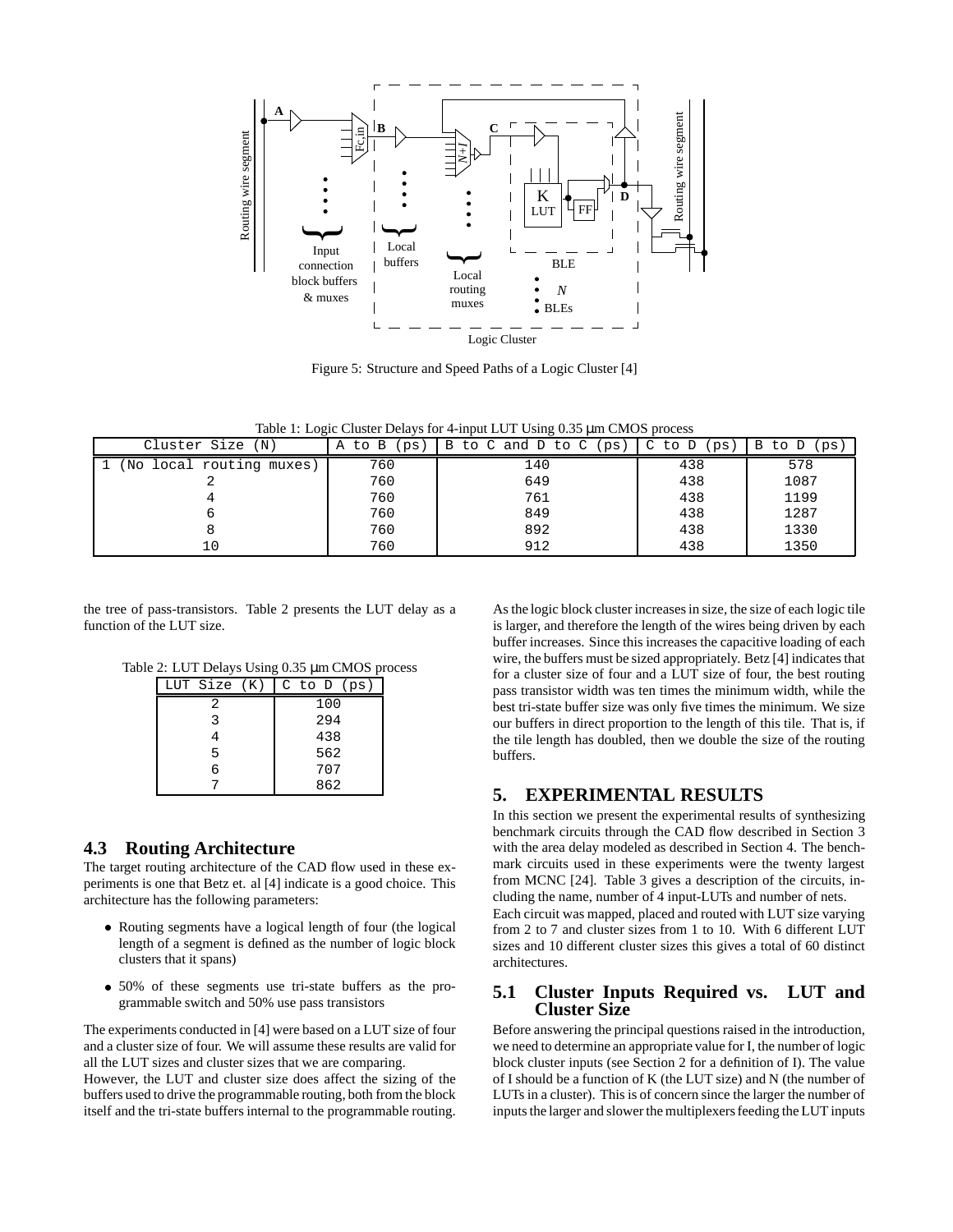Table 3: MCNC Benchmark Circuit Descriptions

| Circuit  | # of 4-Input BLEs | Number of Nets |  |
|----------|-------------------|----------------|--|
| alu4     | 1522              | 1536           |  |
| apex2    | 1878              | 1916           |  |
| apex4    | 1262              | 1271           |  |
| bigkey   | 1707              | 1936           |  |
| clma     | 8383              | 8445           |  |
| des      | 1591              | 1847           |  |
| diffeq   | 1497              | 1561           |  |
| dsip     | 1370              | 1599           |  |
| elliptic | 3604              | 3735           |  |
| ex1010   | 4598              | 4608           |  |
| ex5p     | 1064              | 1072           |  |
| frisc    | 3556              | 3576           |  |
| misex3   | 1397              | 1411           |  |
| pdc      | 4575              | 4591           |  |
| s298     | 1931              | 1935           |  |
| s38417   | 6406              | 6435           |  |
| s38584.1 | 6447              | 6485           |  |
| seq      | 1750              | 1791           |  |
| spla     | 3690              | 3706           |  |
| tseng    | 1047              | 1099           |  |

will be, and more programmable switches will be needed to connect externally to the logic block. Indeed, one of the principal advantages of fully-connected clusters is that they require fewer than the full number of inputs  $(K \times N)$  to achieve high logic utilization. There are several reasons for this:

- Some of the inputs are feedbacks from the outputs of LUTs within the same clusters, saving inputs.
- Some inputs are shared by multiple LUTs in the cluster
- Some of the LUTs do not require all of their K-inputs to be used. Indeed this is often the case, as pointed out in [11].

Betz and Rose [2] [3] showed that when  $K=4$  and I is set to the value 2N+2, then 98% of all of the 4-LUTs in a cluster would typically be used. We would like to find a similar relation, but one that includes the variable K.

To determine this relation, we ran several experiments, using only the first three steps illustrated in Figure 3: logic synthesis, technology mapping and packing. For each possible value of N and K, we ran experiments varying the value of I (the maximum number of inputs to the cluster allowed by the packer) from 1 to  $K \times N$ . Following [2] we chose the lowest value of I that provided 98% utilization of all of the BLEs present in the circuit. Figure 6 is a plot of the relationship between the number of inputs (I) required to achieve 98% utilization and the cluster size (N) and the LUT size (K). Typically, the value of I must be between 50 and 60% of the total possible BLE inputs,  $I = K \times N$ .

By inspection we have generalized the relationship as:

$$
I = \frac{K}{2} \times (N+1)
$$

This equation provides a close fit to the results in Figure 6. The average percentage error across all possible data points is only 10.1 % with a standard deviation of 7.6 %.



Figure 6: Number of Inputs Required for 98% Logic Block Utilization

# **5.2 Area as a Function of N and K**

In this section we present and discuss the experimental results that show the area of an FPGA as a function of N and K. Note that I was set to the value determined in the previous section. These results are for the 20 benchmark circuits. Area, as discussed above, is measured in terms of the total number of minimum-width transistors required to implement all of the logic and routing.

#### *5.2.1 Total Area*

Figures 7 and 8 give a plot of the geometric average (across all 20 circuits) of the total area required as a function of cluster size and LUT size. Several observations can be made from this data:

- For clusters of size 1, LUT sizes of 4, 5 and 6 are the most area-efficient.
- For larger clusters  $(N > 3)$  the area-efficiency differences between LUT sizes is not very large, with the exception of 7 input LUTs. The data shows that all these areas are within about 10 % of each other. This includes LUTs of size 2, which is somewhat surprising. It appears that the clustering of 2-input LUTs ameliorates the usual high wiring requirements of fine-grain blocks, as is apparent with cluster size  $N=1$  and  $K=2$ .

It is instructive to break out the components of the data in Figures 7 and 8 in order to achieve both insight and inspiration on how to make more area-efficient FPGAs. The total area can be broken into two parts, the logic block area (including the muxes inside the clusters) and the routing area, which is the programmable routing external to the clusters. Throughout the rest of this paper, these will be referred to as the intra-cluster area and inter-cluster area respectively.

We will first explore the intra-cluster area. Figure 9 shows the total intra-cluster area component of the total area (again, geometrically averaged over the 20 circuits) as a function of the LUT size. The data shows that the intra-cluster area increases as K increases. This area is the product of the total number of clusters times the area per cluster. A plot of these two components for a cluster size of 1 is given in Figure 10.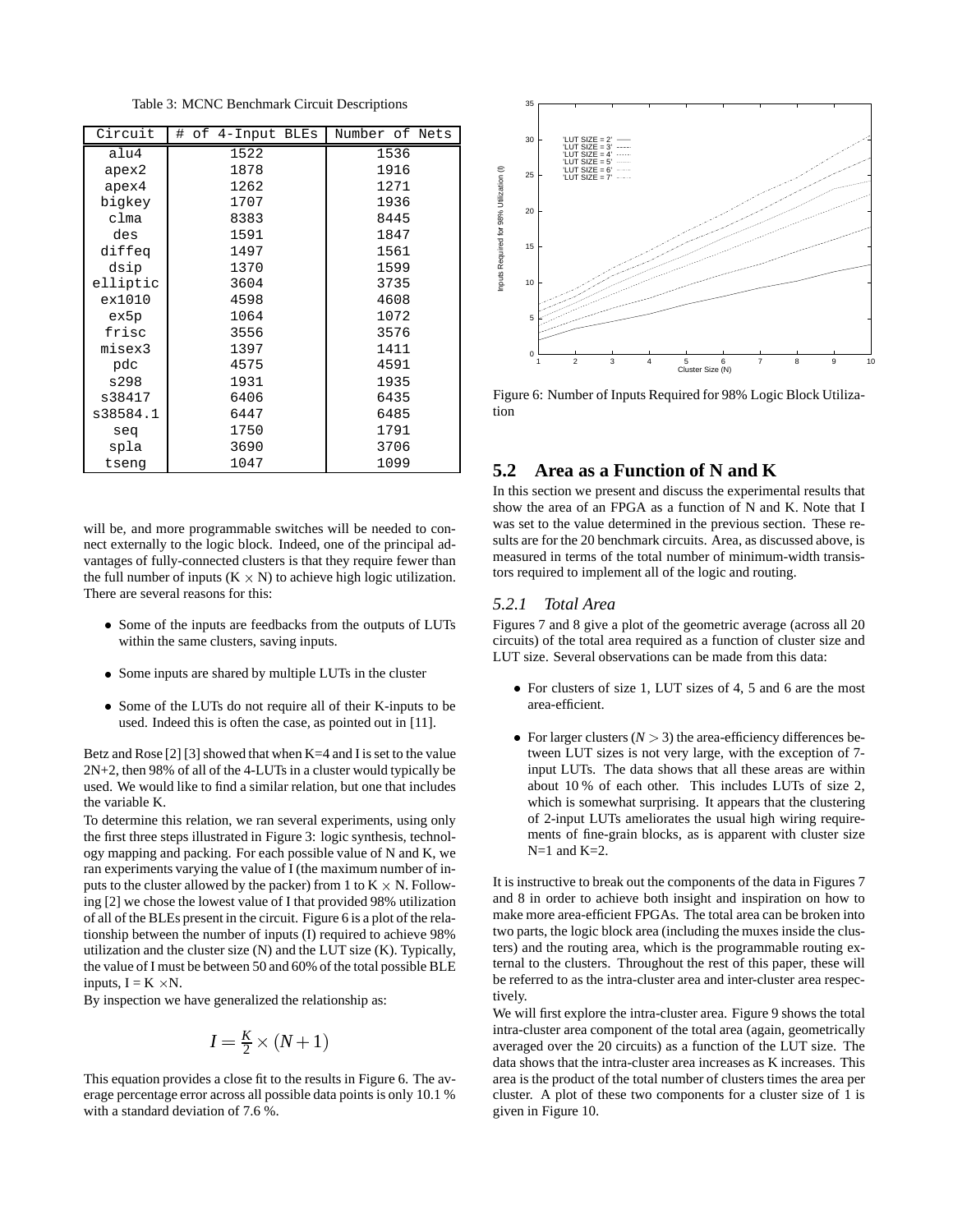

Figure 7: Total Area for Clusters of Size 1 to 5



Figure 8: Total Area for Clusters of Size 6 to 10

The logic block area grows exponentially with LUT size as there are  $2^{K}$  bits in a K-input LUT. In addition, larger LUT sizes require larger intra-cluster multiplexers because the size of each multiplexer is  $(I + N) = (K/2 (N+1) + N)$ . As K increases, though, the number of clusters decreases (because each LUT can implement more of the logic function) as shown by the downward curve in Figure 10. However, the rate of decrease in the number of logic blocks is far outweighed by the increase in the size of the block as K increases, and hence the upward trend in Figure 9.

Observing the absolute values in Figures 9 and 7, we see that the intra-cluster area typically takes up about only 25% to 35% of the total area, except when the LUT size reaches 6 and 7, at which point intra-cluster area becomes a dominant factor.

The key effect, as always in FPGAs, is with the routing area. Figure 11 is a plot of the total inter-cluster routing area as a function of the LUT size and cluster size. The Figure shows that the routing area decreases in a linear fashion with increasing LUT size. This particular result is interesting since previous work from [18] has shown that the routing area achieved a minimum between  $K=3$  and



Figure 9: Total Logic Block Cluster Area



Figure 10: Number of Clusters and Cluster Area Versus K (for N=1)

K=4, and increased for values of K beyond this.

To explain this observed behavior, observe Figure 12 which decomposes the total routing area into two separate components: the number of clusters and the (external) routing area per cluster. These curves are given for a cluster size of 1, but are representative for all cluster sizes. The product of these two curves gives the total intercluster routing area. The reason why the routing area decreases linearly with LUT size isthat as we increase the LUT size, the number of clusters decreases much faster than the rate at which the routing area per cluster increases. The difference in results from [18] and our current results can be attributed to the fact that we are now using better CAD tools with more sophisticated algorithms; in particular the quality of the placement tool and the routing tool is significantly better, and uses significantly less wiring. In addition, for clustered logic blocks, more of the routing is being implemented within the cluster itself.

### **5.3 Performance as a Function of N and K**

The second key metric for FPGAs is critical path delay, or performance. The total critical path delay is defined as the total delay due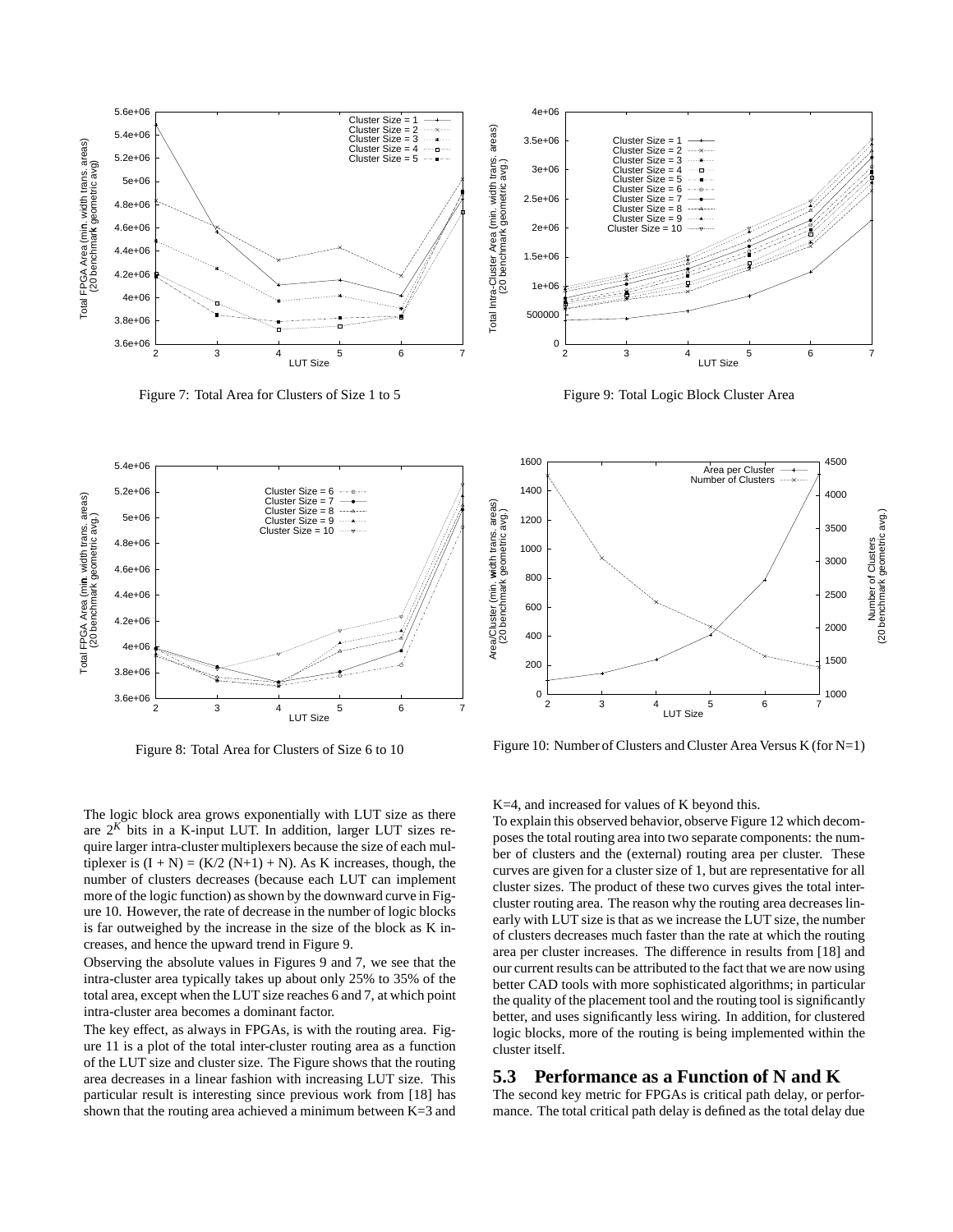

Figure 11: Routing Area





Figure 12: Number of Clusters and Routing Area Per Cluster Versus  $K$  (for  $N=1$ )

50 Cluster  $Size = 5$  $\cdots$  .  $Cluster Size = 6$  $\overline{A}$ Number of Clusters<br>(20 benchmark geometric avg.)<br>Total Critical Path Delay (ns)<br>(20 benchmark geometric avg.) (20 benchmark geometric avg.) Total Critical Path Delay (ns) 40 35 30 25 2 3 4 5 6 7 LUT Size

Figure 14: Total Delay for Clusters of Size 5 and 6

to the logic cluster combined with the routing delay. Figures 13 to 15 show the geometric average of the total critical path delay across all 20 circuits as a function of the cluster size and LUT size. Observing the Figures, it is clear that increasing N or K decreases the critical path delay. These decreases are significant: an architecture with  $N=1$  and K=2 has an average delay of 66 ns while K=7 and N=10 has an average critical path delay of just 26 ns. There are two trends that explain this behavior. As the LUT and cluster size increases:

- the delay of the LUT and the delay through a cluster increases
- the number of LUTs and clusters in series on the critical path decreases

We will discuss these effects in more detail below.

It is instructive to break the total delay into two components: intracluster delay (which includes the delay of the muxes and LUTs), and inter-cluster delay.

Figure 16 shows the portion of the critical path delay that comes from the intra-cluster delay as a function of K and N. For  $N=1$ , the total intra-cluster delay increases with K while for all other cluster size the delay decreases. The reason is that for the non-clustered architecture there are no input multiplexers feeding the LUT inputs. Hence, the percentage increase for any subsequent LUT size increment will appear to be much greater than for the clustered architecture where there are input multiplexers. As we'll see below, though, this increasing effect is outweighed by the decrease in the intercluster routing delay.

Notice that the portion of the delay within the cluster increases as the cluster size increases. This is because the intra-cluster muxes get larger and therefore slower. However, the delay through these muxes is still much faster than the inter-cluster delay, as shown below.

Figures 17 and 18 show the portion of the critical path delay that comes from the inter-cluster routing delay as a function of K and N. As K increases there are fewer LUTs on the critical path, and this translates into fewer inter-cluster routing links, thus decreasing the inter-cluster routing delay. Similarly, as N is increased, more connections are captured within a cluster, and again, the inter-cluster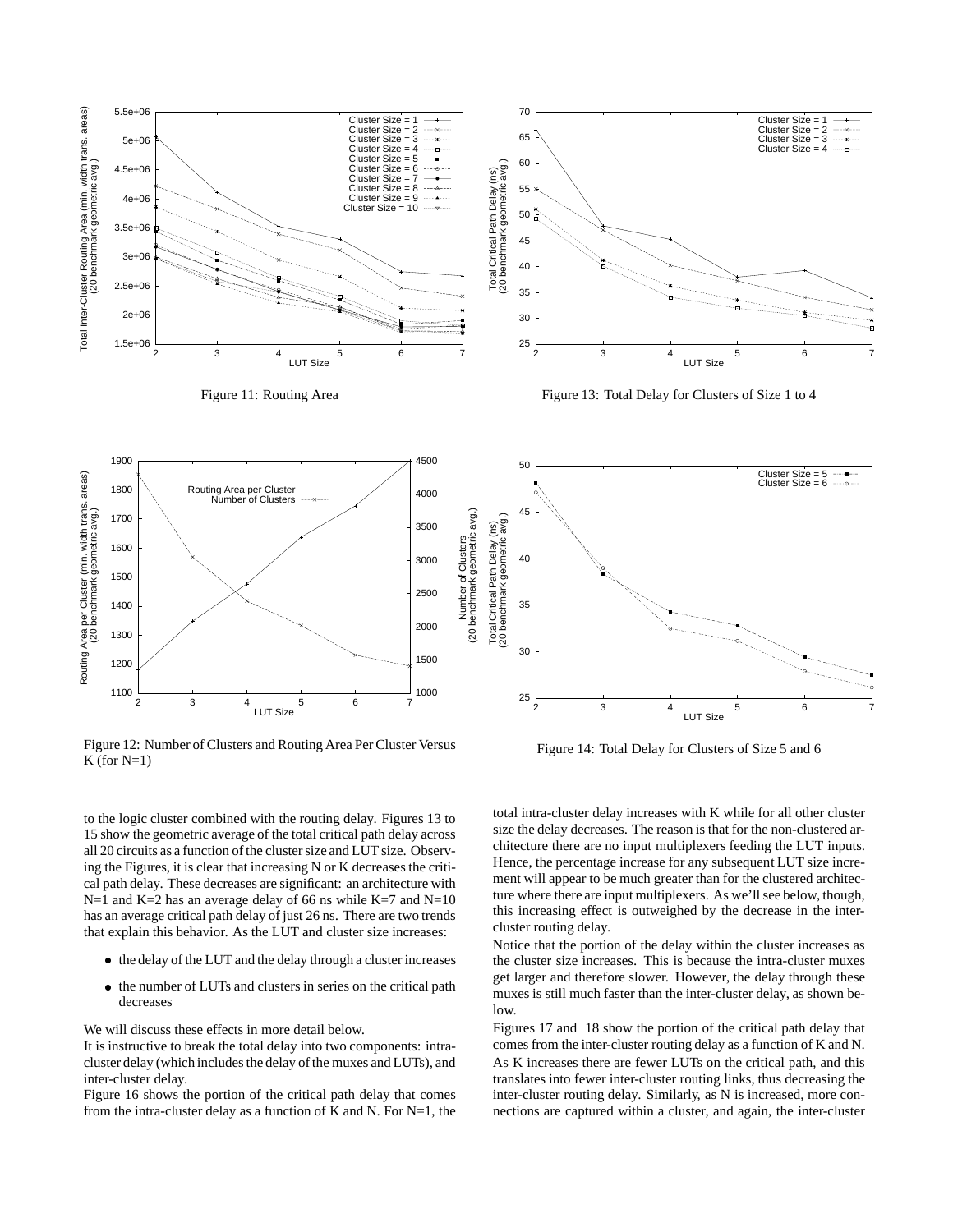

Figure 15: Total Delay for Clusters of Size 7 to 10



Figure 16: Total Intra-Cluster Delay for Clusters of Sizes 1 to 10

routing delay decreases.

In discussing these trade-offs, it's useful to work an explicit example: Table 4 shows how the delay through one BLE and multiplexer stage (delay from B to D on Figure 5) doubles from 0.578 ns to 1.087 ns when going from K=4 and N=1 to K=4 and N=2. Although the number of levels on the critical path remains fairly constant since we have not modified K, the total logic delay increases from 4.58 ns to 8.77 ns. However, since there are now 2 BLEs in every cluster as opposed to a single BLE, more logic is implemented internally within the clusters. Nets that normally would have been routed externally are now internal to the clusters. This translates in a reduction in the routing delay from 39.5 ns when using  $K=4$ ,  $N=1$ to 30.4 ns for K=4 and N=2. The total critical path delay decreases from 44.1 ns to 39.2 ns as originally shown in Figure 13.

In general, inter-cluster routing delay is much larger than the intracluster delay, and hence the value of increasing the cluster or LUT size.

Figure 19 illustrates this concept at the BLE level: it is a plot of BLE delay and number of BLEs on the critical path versus LUT size for

Table 4: Critical Path Delay Comparison for K=4

|                                | $N=1$      | $N=2$           |
|--------------------------------|------------|-----------------|
| BLE + Mux Delay                | $0.578$ ns | $1.087$ ns      |
| Avg # of BLEs on Critical Path | 7.94       | 8.07            |
| Total Intra-Cluster Delay      | $4.58$ ns  | $\vert$ 8.77 ns |
| Total Routing Delay            | $39.5$ ns  | 30.39 ns        |
| Total Delay                    | 44.08 ns   | 39.16 ns        |



Figure 17: Total Inter-Cluster Delay for Clusters of Size 1 to 6



Figure 18: Total Inter-Cluster Delay for Clusters of Size 7 to 10

a cluster size of 1. The BLE delay increases with K, but the number of levels decreases. For N=1, the BLE delay increases much faster than the decrease in the number of levels and hence the increase in the logic delay from figure 16. For all other clustersizes, the number of levels decreases quicker than the increase in BLE delay.

### **5.4 Area-Delay Product**

So far, we have examined the effect of K and N on area and performance of FPGAs. As area can often be traded for delay, it is in-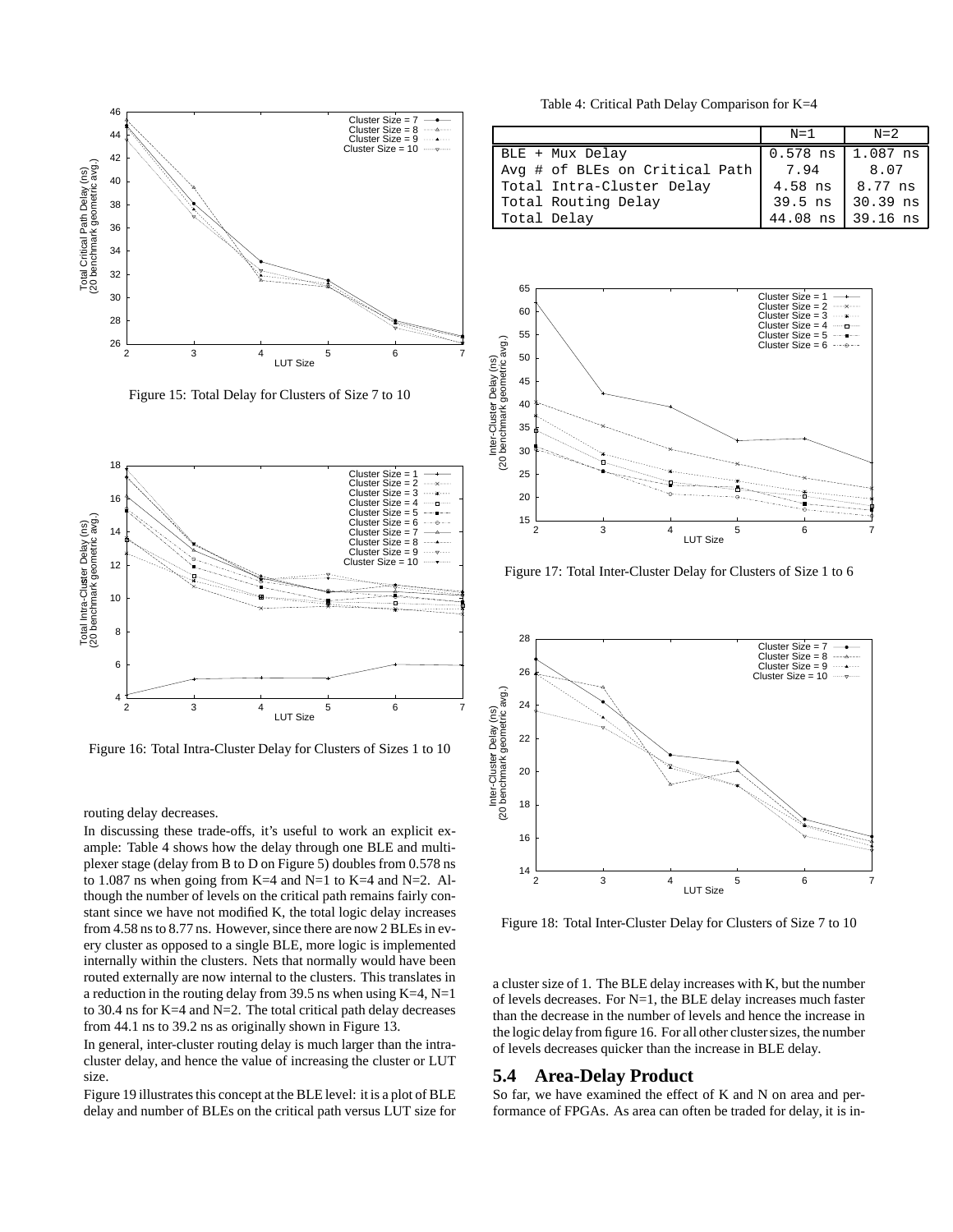

Figure 19: Number of BLEs on Critical Path and BLE delay vs K  $(for N=1)$ 

structive to look at the area-delay product. Figure 20 displays the area-delay product versus K and N. This plot clearly showsthat using a LUT size of between 4 and 6 and clusters of 4 to 10 appear to give the best area-delay results.

Notice that area-delay decreases significantly as the LUT size is increased from 2 to 4. This is because, even though clustered 2-input and 3-input lookup tables achieve good area, their delay is poor, and so they are a bad choice.

The area-delay product jumps for  $K=7$  principally because the huge area cost for 7-input LUT outweighs the modest performance gains it achieves.

This latter observation suggests that, if there was a way to achieve the depth properties of a 7-input LUT without paying the heavy area price, then such a 7-input input function may well be a good choice. We have also observed that, for large clusters, a large portion of the delay is taken up by the intra-cluster muxes. If this delay could be reduced somehow, then significant speed wins could be achieved.



Figure 20: Area-Delay Product for Clusters of Size 1 to 10

# **6. CONCLUSION**

We have studied the effect that different logic block architectures have on FPGA area and performance. The main results are summarized in table 5. In addition, we experimentally derived a relationship between the number of cluster logic block inputs required to achieve 98% utilization as a function of the LUT size, K and the cluster size, N. This is  $I = \frac{K}{2} \times (N + 1)$ , where I is the number of distinct cluster inputs.

Secondly, we have shown that although small LUT sizes may be area efficient in mid-sized  $(> 3$  BLEs) clusters, their performance characteristics are very poor. If area-delay is the main criteria, then the use of clusters of between 4 and 10 and LUT sizes of 4 to 6 will produce the best overall results.

Finally, our work suggests two future directions: finding ways to reduce the number of levels of logic without the expense of large LUTs, and reducing the delay of intra-cluster multiplexers.

Table 5: Summary of Best Area, Delay, and Area-Delay Results

| Criteria   |            | LUT Size (K)   Cluster Size (N) |
|------------|------------|---------------------------------|
| Area       | $3$ to $4$ | $6$ to $10$                     |
| Delay      |            | 4 to 10                         |
| Area-Delay | 4 to 6     | 4 to 10                         |

## **7. ACKNOWLEDGMENTS**

The authors are grateful to Vaughn Betz and Alexander Marquardt for providing the foundation upon which this work is built, and for advice and help throughout this effort.

## **8. REFERENCES**

- [1] O. Agrawal, H. Chang, B. Sharpe-Geisler, N. Schmitz, B. Nguyen, J. Wong, G. Tran, F. Fontana and B. Harding, "An Innovative, Segmented High Performance FPGA Family with Variable-Grain-Architecture and Wide-gating Functions", FPGA'99, Monterey, CA, 1999.
- [2] V. Betz and J. Rose, "Cluster-Based Logic Blocks for FPGAs: Area-Efficiency vs. Input Sharing and Size", IEEE Custom Integrated Circuits Conference, Santa Clara, CA, 1997, pp. 551- 554.
- [3] V. Betz and J. Rose, "How Much Logic Should Go in an FPGA Logic Block?", IEEE Design and Test Magazine, Spring 1998, pp. 10-15.
- [4] V. Betz, J. Rose and A. Marquardt, "Architecture and CAD for Deep-Submicron FPGAs", Kluwer Academic Publishers, 1999.
- [5] S. Brown, R. Francis, J. Rose and Z. Vranesic, "Field-Programmable Gate Arrays", Kluwer Academic Publishers, 1992.
- [6] S. Brown and J. Rose, "FPGA and CPLD Architectures: A Tutorial", IEEE Design & Test of Computers, Summer 1996, pp.42-57.
- [7] Kevin Chung, PhD Thesis: "Architecture and Synthesis of Field-Programmable Gate Arrays with Hardwired Connections", University of Toronto, 1994.